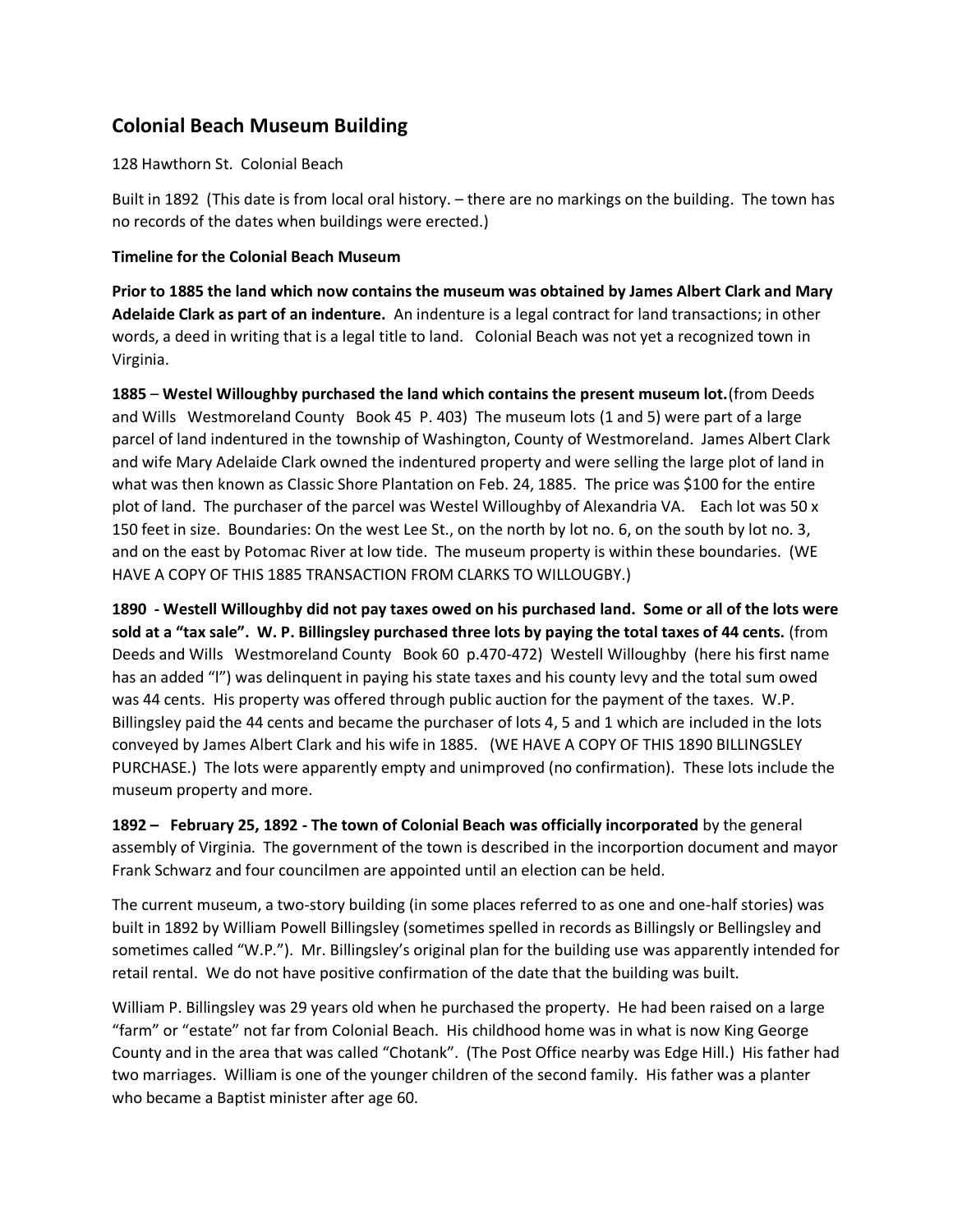#### (FAMILY INFORMATION IS FROM VARIOUS SOURCES – WE HAVE COPIES OF ALL OF THEM.)

William P., at age 28, married Nanny Maud Rogers, age 19, and by then resided in Colonial Beach. They had a young son named William Kirkland according to U.S. census data by 1892.

**1898** – **On July 1, 1898 William P. Billingsley is elected to the Colonial Beach Town Council with 72 votes.** He is elected in the first town election held. Previous officers were appointed when the town was chartered. All the original appointed officers are put out of office by the first election. (INFORMATION IS FROM THE MINUTES OF THE TOWN OF COLONIAL BEACH BOOK #1)

The town's oral history says that the museum building became the chartered town's first one-room school in 1898. This is **not** the case because there was a public school operating soon after the town was chartered that appears to have been in another location. The first town council appointed some school trustees, found a teacher and rented a room for the school in Oct. 1893. The first public school was co-ed and for white students only.

This public school did not generate much interest from the town's population and the school only lasted for a few months and was closed for lack of pupils. The first teacher, Miss Cook, was employed for only the few months while her pupils were in attendance although the school was scheduled to run for six months per year. The next year, 1894-95, more students came, a new teacher was hired, a new rental location found and the school was a bit more successful. (MINUTES OF COLONIAL BEACH TOWN COUNCIL BOOK BOOK 1 SEPT. 13, 1897 AND NUMEROUS OTHER SITES.) The location of this second school is not recorded but it appears to have been in a building owned by one of the councilman who was not William Billingsley.

There had been small schools operated in the area for some years previous to 1892 and the town charter. These were one-room "private" schools for "colored children" and white children. They may have continued to operate after the public schools were established. Parents paid "tuition" for the teacher and paid for renting the space.

**We do have anecdotal evidence that a school was held in the current museum building by 1898** (after W. P. was elected to council.) Whether it was public or private is uncertain. In 1898 Eleanor (or Elinore?) Agnes Jones (later DeAtley) was the young teacher in the current museum building. The town council decided in 1897 that two rooms and two teachers were needed. (Perhaps W. P. offered to rent his building for that expansion. Documentation has not been found.) We do have confirmation from the DeAtley family that Elinore did teach in the current museum building in 1898 and that she was a newly certified teacher.

In "Remember When There Was Another School" 1991 by Shinn and Coates, Lula DeAtley shared information about her mother who was that teacher in 1898. Elinore and her friend Miss Lola Minor " trained at Bowling Green Female School and earned a certificate there", probably a general education certificate which allowed teaching. The two girls took their teaching test in King George and passed. Elinore or Eleanor taught students named Charlie Redding and two sisters named Gladys Miller and Janie Miller (Mason). We don't know how many students were in the class nor how long Ms. Jones taught in the building. (WE HAVE THE SHINN AND COATES ARTICLE – NO OTHER CONFIRMATION TO DATE.)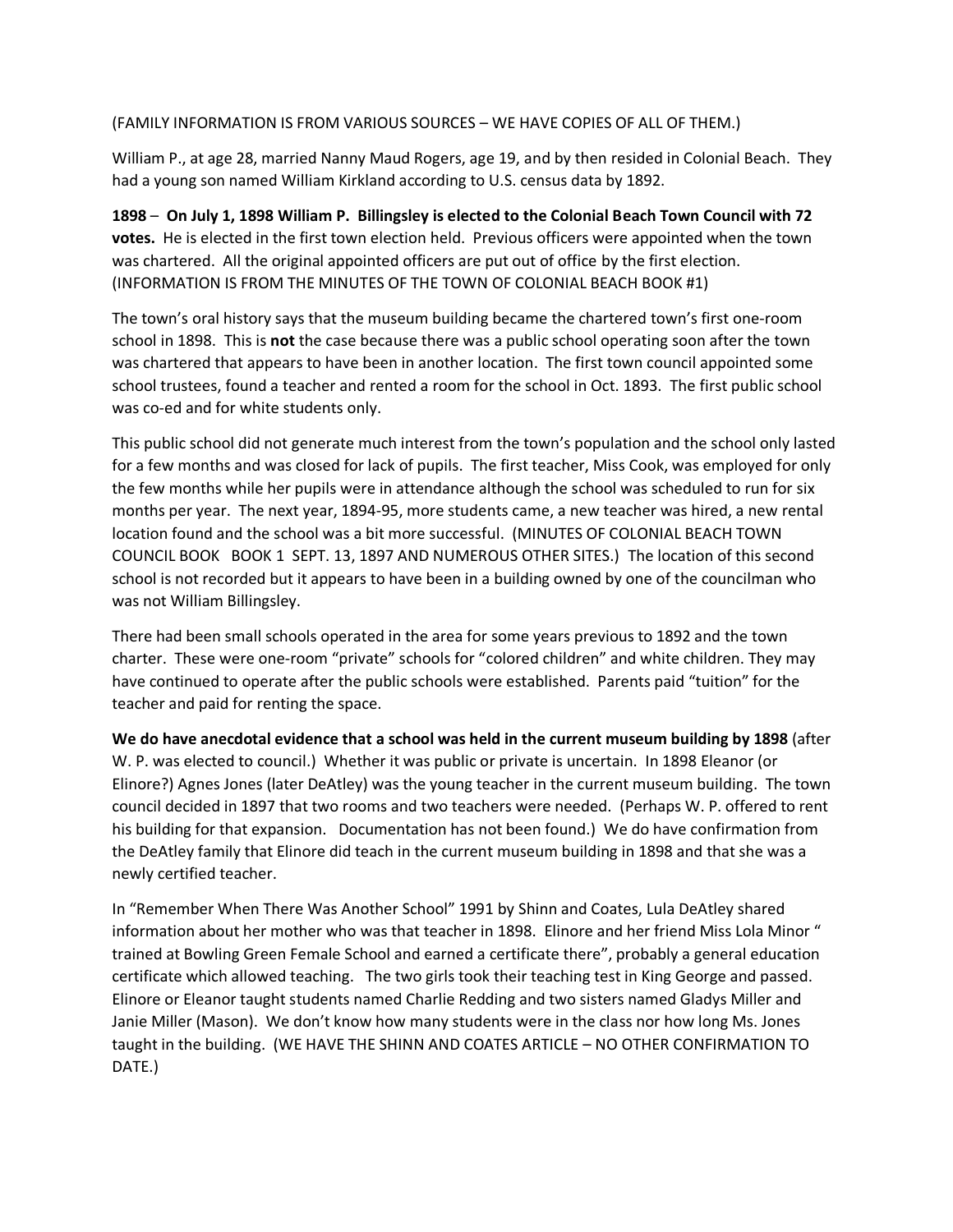Note that in 1899 a "petition for colored people of this place" requested that a public school be established in the town for the education of their children. Councilman W. P. Billingsley suggested that the clerk "go over the tax" paid by the colored population and put 20% of the tax paid toward establishing a "school for the education of the colored children". A private "colored" school had been in operation in the town but this was the first public "colored" school. The town council of 1899 did establish a "school for the education of colored children" by the following year. Location and teacher were not recorded. (MINUTES OF COLONIAL BEACH, BOOK 1)

**1900 - On July 3 W.P Billingsley resigned from the CB Town Council in order to become the Sergeant and Treasurer of the town.** This was a paid position. He was initially paid \$25.00 per month. (FROM THE TOWN MINUTES BOOK 1 MAY 4 1989) By 1907 his Sergeant/Treasurer salary had increased to \$50 per month. He had another occupation according to his U.S. Census records. He listed himself as a "grocer" and "merchant" in 1900 and he owned a home without a mortgage. William and Nannie were now the parents of three, two boys and a girl. (WE HAVE THESE U.S. CENSUS RECORDS.)

To date no information has been found in regard to the location of this Billingsley grocery store where he was a grocery merchant. Again evidence suggests that this store was not in the museum building. (WE HAVE RECORDS FOR THIS INFORMATION.)

**1905 - By 1905 the school had moved to another building and the current museum became the home of the town's first newspaper, the "Colonial Beach Progress".** The newspaper personnel also operated a printing shop in the building. (THIS IS FROM SHINN AND COATES BUT THE NEWSPAPER IS MENTIONED IN OTHER SOURCES AND WE HAVE A PICTURE OF THE BUILDING FROM A NEWSPAPER ARTICLE IN 1910.) The existence of the newspaper is confirmed throughout the Colonial Beach Minute Book #2 which begins in 1902 as the CB Town Council minutes state that they are advertising various activities such as bids for putting in electric lights, bids for building wharves, and the like – and the advertising is in the Colonial Beach Progress newspaper. Perhaps the newspaper was in the current museum building prior to 1905.

**1909 - Dr. Stuart A. Ashton had an office in the museum building – probably on second floor.** He did not practice in town for long because he died quite young of infantile paralysis. (WE HAVE THIS ARTICLE:"Free Lance Star", Sept. 10, 1910 AND INFORMATION FROM SHINN AND COATES.) Dr. Ashton's presence in town as boarder with the Henry W. Williams family is confirmed by 1910 U.S. Census records.

**1910 - By the 1910 census, William Billingsley, now 48, was no longer listed as a grocer, but as a policeman for the town of Colonial Beach.** He and wife Nannie now had four children and their oldest, William Kirkman, was age 19. William Kirkman Billingsley (the son) was listed as "retail merchant groceries" under " occupation" on the 1910 census, so the grocery store may have still existed. The younger Billingsley children from age 8 through 16 are listed as "in school". (WE HAVE THIS CENSUS RECORD)

**1916 – Financial problems occurred with the grocery business owned by W. P. Billingsley and W. K. Billingsley.** The property and everything in the building was sold at a trustees sale to pay the creditors of the two Billingsleys, father and son. The location of this property is not named but it is **not the museum building as they retain ownership of the museum property.** (From Deeds and Wills, Westmoreland Co. Book 78 P. 94-95) (WE HAVE A COPY OF THIS TRUSTEE SALE)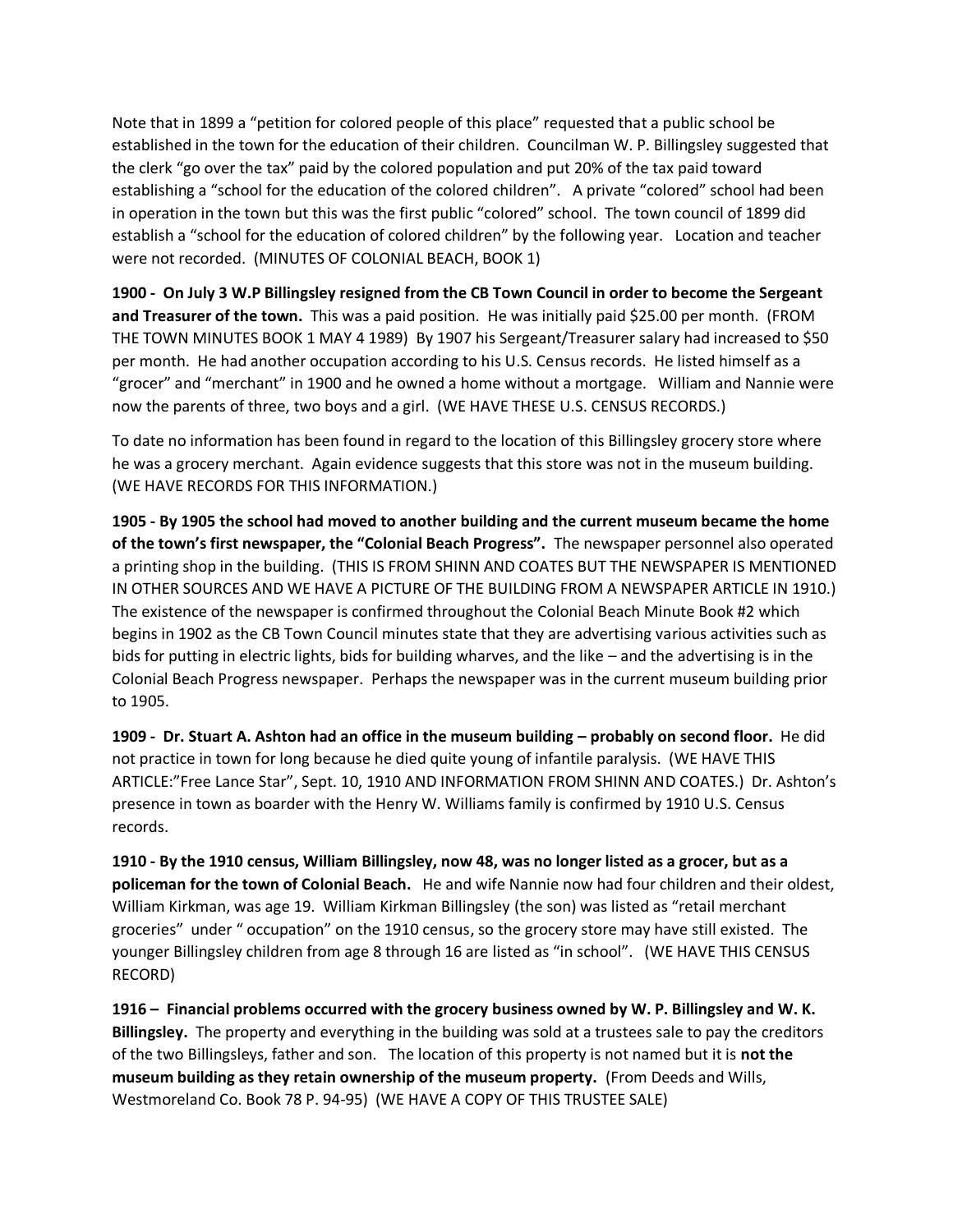Later in the year of 1916, a group of eleven businesses has lien on some property of W.P Billingsley, Nannie Billingsley and R. H. Stuart. The property includes Lots 17 and 18, Block 76 in Colonial Beach. This is not the museum building. The creditors have not been paid in full and wish to obtain the money owed them on this property. **The outcome is that the creditors do not get the property or the money because the records from the original lien have been lost by the county and it cannot be proved that the creditors were owed the money.** (From Deeds and Will, Westmoreland Co. Book 78) (WE HAVE COPIES OF THIS TRANSACTION.)

**1918 - In 1918 the current museum building reportedly held a men's clothing store called Sak's**. Mr. Wilbur Gouldman remembered a suit he had purchased there for \$20 when he was about 18-years-old. The upstairs portion of the museum had been converted to an apartment and Mr. Gouldman had a girl friend for a short time who lived upstairs in the apartment over the store where the museum is located. (WE HAVE COPIES OF MR. GOULDMAN'S STATEMENTS - FROM SHINN AND COATES)

**1920** - By 1920, owner W. P. Billlingsley, age 56, is now the father of five, with just two children living at home. He is now 56 and his wife Nannie is 48. W. P. lists his occupation as "Salesman" of paint. WE HAVE COPIES OF THIS U.S. CENSUS)

**1920s – The museum building underwent some remodeling. The original porch was removed to give it a more "modern appearance" and a store front was installed.** (NO INFORMATION HAS BEEN FOUND IN REGARD TO WHO DID THE REMODELING BUT EXISITING PICTURES SHOW THAT IT DID HAPPEN)

**1924 - By 1924 in the current museum building there was a drug store named "Colonial Beach Pharmacy" in the first floor of the building while the town's doctor (Dr. Stuart) had an office in the building**. This information is from Shinn and Coates newspaper June 10, 1995 – recollection of former town resident Mr. Wilbur Gouldman at age 93 in 1995. (WE HAVE COPIES OF THIS STATEMENT BUT WONDER IF THE PHARMACY WAS IN THIS MUSEUM BUILDING OR THE BUILDING THAT WAS ONCE IN THE PARKING LOT NEXT DOOR.)

After 1924 and before 1930 according to the Chancery Order Book of Westmoreland County p. 324, W.P. Billingsley and N. M Billingsley were granted a divorce. A copy of the order had been mailed to "the last known address of the defendant". W.P was no longer living in town. (WE HAVE A COPY OF THE U.S. CENSUS REPORTS AND A COPY OF THE DIVORCE.)

**1928 - By 1928 the East Coast Utilities Company had an office in the building and remained until the 1940s.** They provided the electricity to the town. This utilities company was to eventually merge into VEPCO and then Dominion Electric Power. (Anecdotal evidence from Bobbie Cooper, wife of Abe Cooper.)

**At other times in the history of the museum building it also "housed a barber shop run by a man named Jones who gave shaves and haircuts". (Shinn and Coates, W. N. June 1995), and a grocery store (but probably not run by Billingsleys.** (BOTH OF THE ABOVE FROM SHINN AND COATES – WE HAVE THE ARTICLES. THERE IS ADDITIONAL CONFIRMATION OF THE EAST COAST UTILITIES CO IN THE BUILDING DURING THE 20S AND 30S.)

**1930 –** The former Mrs. W. P. Billingsley, Nannie Maud Rogers Billingsley, was now living with her widowed sister Florence Dick and Ms. Dick's family of four children. Young Frances Karn, age 11, is one of the children in the family. The older two sons of William P. and Nannie Billingsley, William K. and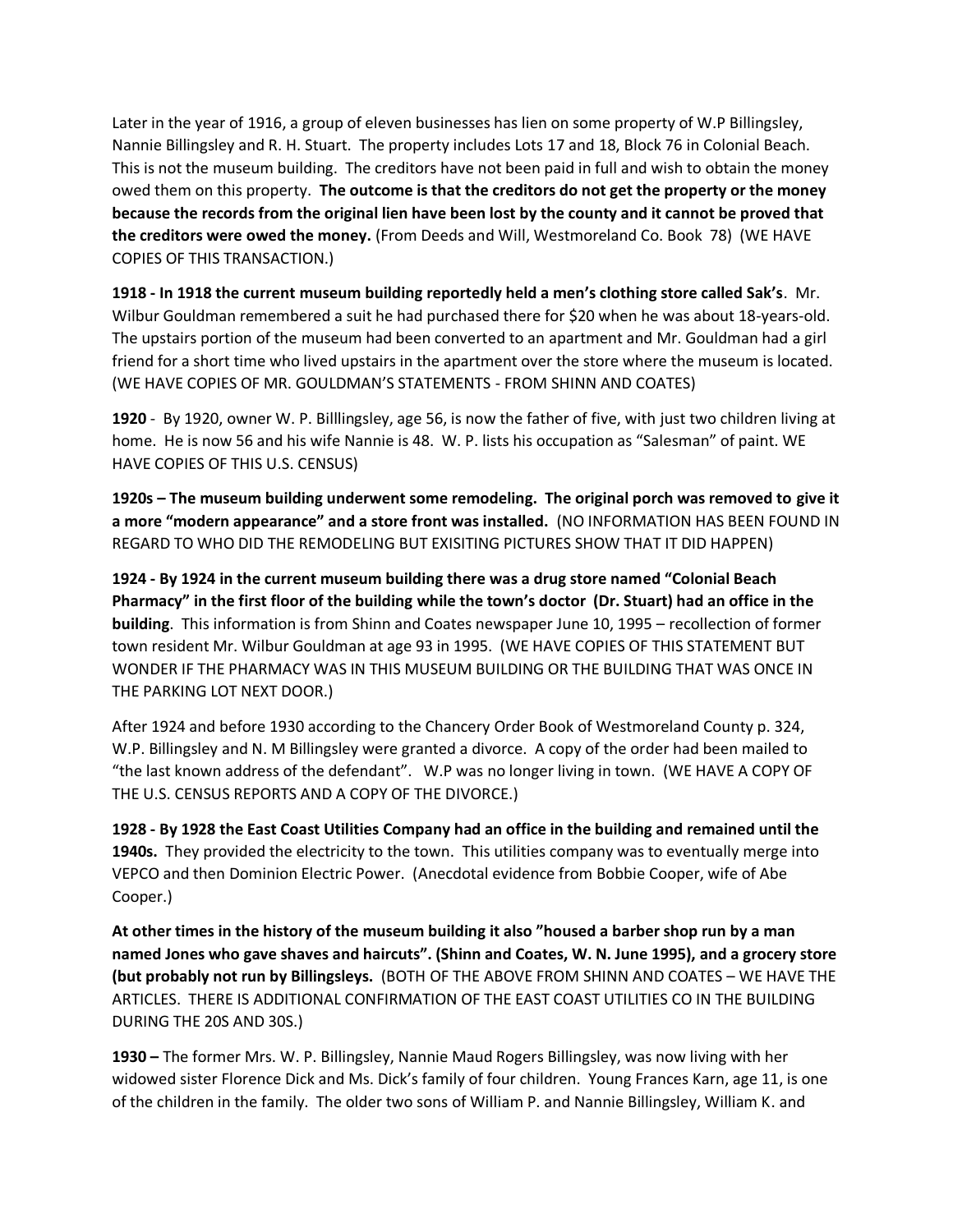Vernon, were married and living in Washington D.C. Son William K. had two children, a wife who was a secretary for the U.S. government and W. K. had a job as a tire salesman. Son Vernon was selling automobiles and his wife was a clerk for an automobile company. Mrs. Nannie Billingsley lived until 1940 and was buried in Oak Grove Cemetery. (ALL OF THE ABOVE IS FOUND IN THE U.S. CENSUS RECORDS AND OR DEATH RECORDS THAT WE HAVE.)

W.P. Billingsley, age 68, (in the 1930 census) was now living alone in Colonial Beach. He listed his home value as \$2000 and said that he was a "salesman" of "paint". There seems to be no mention of him after this date in any records searched by his family "genealogists" nor in the U.S. Census records available. There is no known record of his death – all genealogies available leave it blank. His family has a burial plot in King George but William P. is not buried there. What became of William P. Billingsley is a mystery.

Who owned the property from 1924 to 1930 is unclear.

**1931 – F.J. (Roy) Rollins (Fauntleroy Jackson Rollins) attempts to obtain the museum property.** (from Deeds and Wills Westmoreland County Book 89 P.460-461) George Mason, Special Commissioner, was appointed to sell at public auction or private estate sale some property that included part of Lot 1, and also a part of lot 5 block 75 (this is the museum property). No mention is made of whether this was a tax sale or why the Special Commissioner was appointed to sell the property. There was some confusion "it was contemplated to sell part of lot 1 blk 75 directed to be sold to F. J. Rollins, and lot 5 Blk 75 to David F. Rollins, however in an adjustment of lines between the purchasers, agreed to be both, a part of the lot 5 blk 75 is included in the deed to F. J. Rollins." (WE HAVE A COPY OF THIS TRANSACTION.)

**1932 – Fauntleroy Jackson (Roy) Rollins and David Rollins (brothers) straighten out confusion by dividing some parcels of land and F.J. (Roy) Rollins gets the museum property.** (from Deed and Wills Westmoreland County book 95 p.426-427) George Mason, Special commissioner, was still dealing with the agreement above. In the end David F. Rollins got a small part of lot 1. F.J. Rollins retained lot 5 blk 75 – which contains the museum building. The confusion probably has happened because the building now housing the museum is not situated on a single lot but overlaps onto Lot 1 blk 75.

This property, both parts being sold, was probably in the possession of William and Nannie Billingsley, (now divorced) until this date. (THIS IS DEDUCTION, because THERE IS NO INDICATION IN THE Deed Books of any exchange of property until this time ) The two Rollins family members who purchased the properties are known as Roy Robbins and David Robbins. **They are brothers. David ended up purchasing the property which is between the Methodist Church and the Museum building. Roy purchased the property on which the museum is located.**

**At one time after the Rollins obtained the property there was a lunchroom in the museum with 50 cent home-cooked lunches and 5-cent coffee with free refills.** The information is a Shinn and Coates in the W News 1995 article. No information yet on the operator of the museum lunchroom. However, in the 1920s a lunchroom in town inside the Colonial Beach Hotel was run by Elizabeth (Dishman) Rollins, who is the mother of F.J. (Roy) Rollins and David Rollins. So perhaps she also ran one in the museum. Roy Rollins was listed in the 1930 Census as a "plasterer".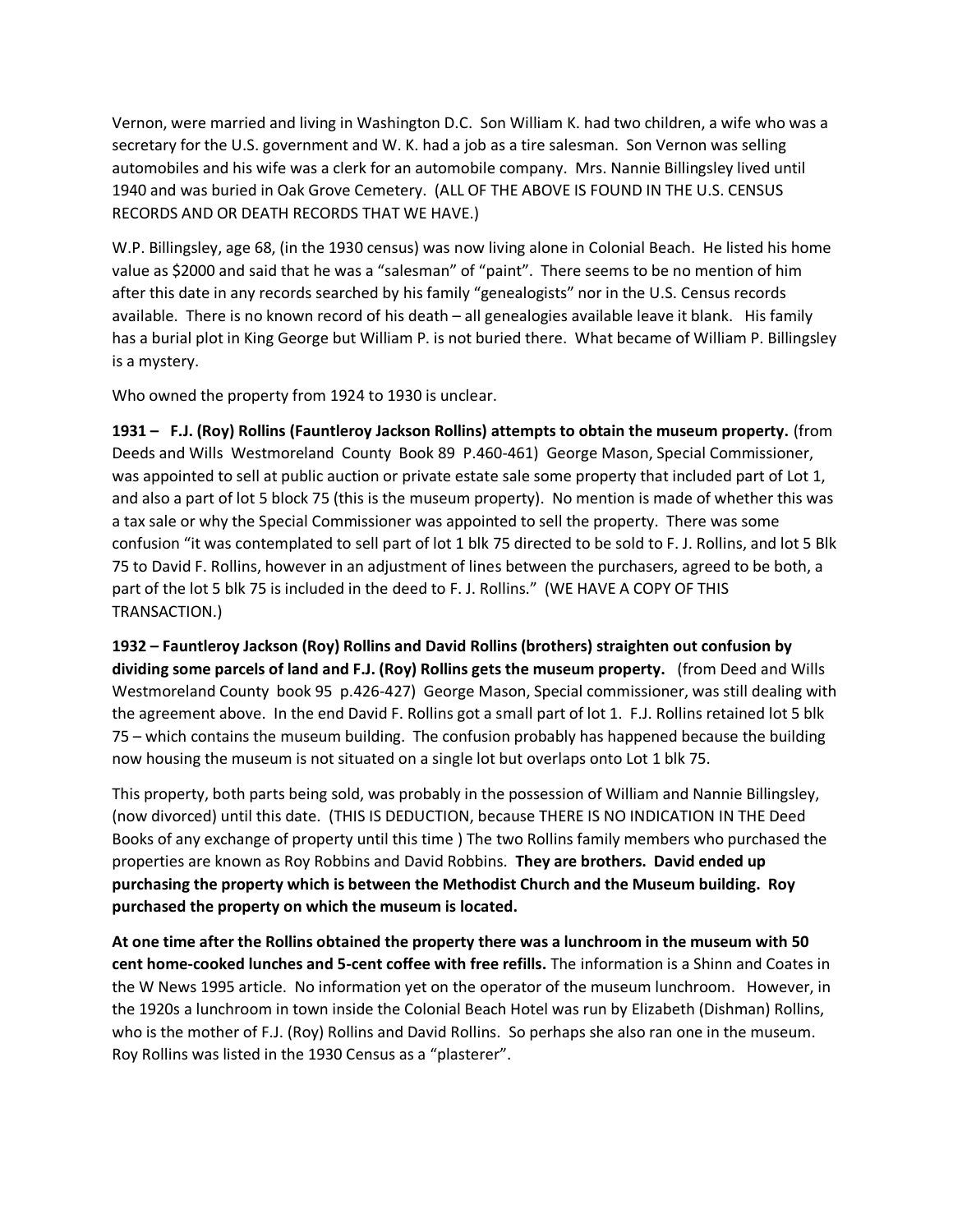In "Remember When 1995 by Shinn and Coates, they state that "George and Elizabeth Rollins owned much property here at the Beach, "including the building with the most history; the one we feel should be our museum". They say that the Rollins owned the museum property and the Buckingham Hotel (existing at least since 1884) at 110 Hawthorn St. "Mrs. Rollins owned and operated it and offered homelike accommodations; rates by day, week or month." The Rollins also owned "a soda fountain luncheonette" on the Boardwalk next to the King George Hotel.

**1941- F.J. Rollins dies and A. Cooper purchases the property** (from Deeds and Wills Westmoreland County Book 98 p.541-542) Just nine years after purchasing the property, Roy (Fauntleroy Jackson) Rollins was deceased and his executor W. D. Williams was selling at public or private auction the real estate of F. J. Rollins. **A. Cooper was the highest bidder at \$3025.00.** The property Abraham Cooper purchased included the museum property (lot 5 blk 75) plus more. (WE HAVE A COPY OF THIS TRANSACTION)

**1941 to 1944 – While Abraham Cooper owns the building, the first floor of the building continued to house the Virginia East Coast Utilities, Incorporated on the first floor.** The company becomes Virginia Electric Power Company (VEPCO and then became Dominion Electric. (THERE ARE MANY SOURCES OF CONFIRMATION, and STORIES ARE IN SHINN AND COATES TOO)

**The phone company was on the floor above the electric company.** The museum building was not the first location for the telephone company serving the Colonial Beach area. There was long-distance telephone communication available in the town by August 17, 1908 (Alexandria Gazette, Aug. 17, 1908) and there were probably three previous locations for the company. (SHINN AND COATES –WE HAVE COPY – AND INFORMATION FROM TOWN RESIDENTS)

**The East Coast Telephone, Incorporated, was in the museum building with most of the operation and the main switchboard located on the second floor. At one time there were 52 trunks with party lines throughout the town.** One of the only two pay telephones in town was on the first floor of the museum building (with utilities company) and was open to the public. The many carvings made by people waiting to use the pay phone can currently be seen on the walls of the museum. Francis Tate, who lived in Colonial Beach until her death, was one of the operators. (conversation with Gloria Monroe, Sept. 11, 2014). Francis Tate has reported her recollections of working there in the 1999 Shinn & Coates "Remember When". (WE HAVE COPY)

The East Coast Telephone became part of the Tidewater Telephone, then the Continental Telephone Co. and eventually GTE. (Shinn &Coates in a brochure "Welcome to Colonial Beach" April 2000. (WE HAVE COPY)

**1944 – Abraham (AKA Abe or A.) Cooper died after owning the building just three years and left the building and lot to his married daughter Eugenia Cooper Hoffman** (from Deeds and Wills Westmoreland County Book 102 p.71) Eugenia C. Hoffman inherited the museum property on March 13, 1942. "being part of lot one (1) and lot five (5) in Block seventy-five (75), Colonial Beach , Virginia, on which is situate the building now used by the Virginia East Coast Utilities, Incorporated, and the East Coast Telephone, Incorporated, absolutely and in fee." (from Deeds and Wills, Westmoreland County, Book )WE HAVE COPY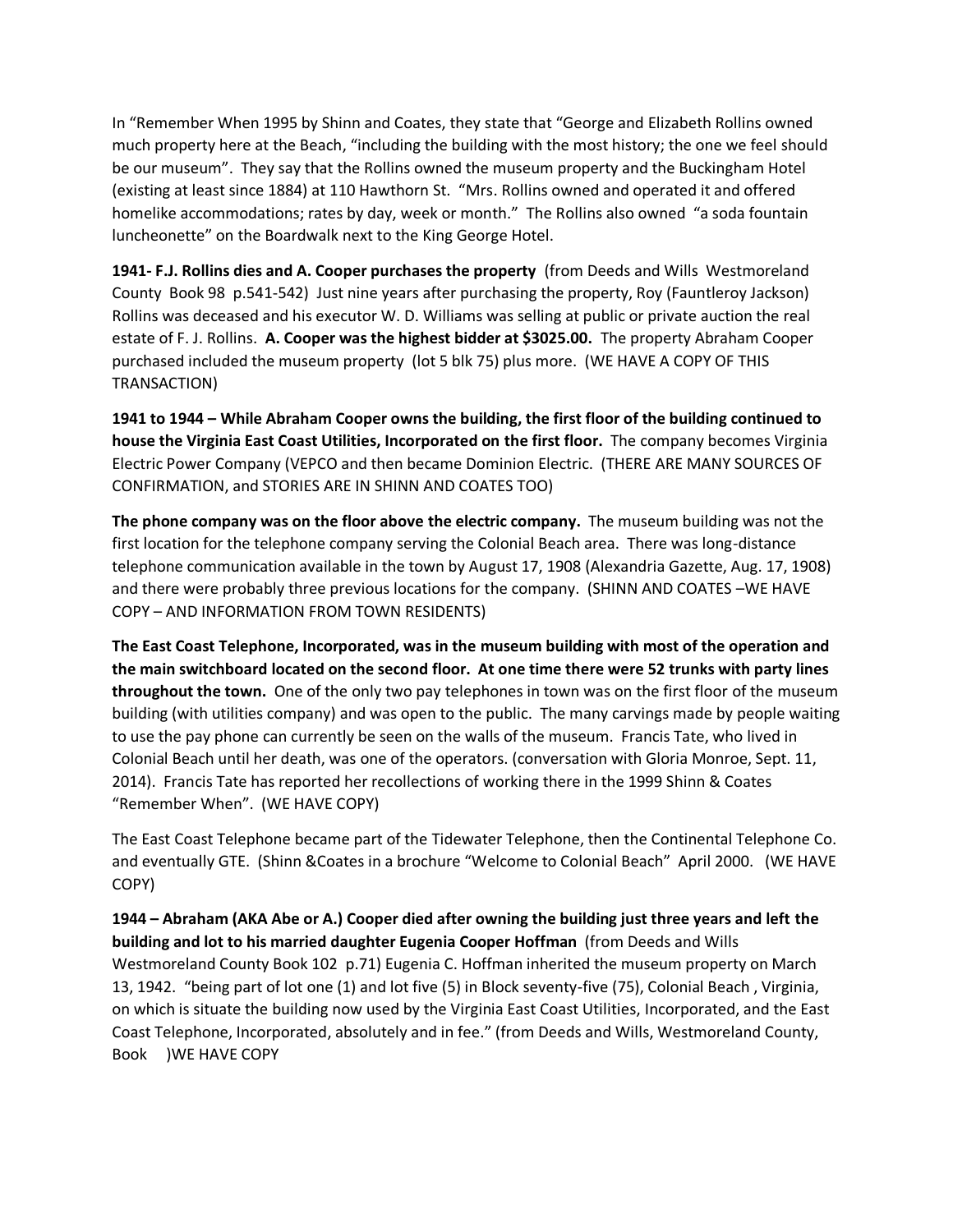(After this time the property which had been known locally as "The Telephone Company" became mostly known as "The Hoffman Building" or "The Hoffman-Cooper Building" and some people still use each name.)

## **During World War II the building housed the telegraph office. It was here that the telegrams from the U.S. War Dept. were delivered to local residents informing them of the fate of their loved ones.**

When the telephone company left the building, part of the building became a grocery store again, and was owned by a man named "McNeil" who was also a preacher. (from Shinn and Coates W.N. June 10, 95)(WE HAVE THE SHINN AND COATES ARTICLE BUT NO OTHER CONFIRMATION)

Eugenia Cooper, owner of the building, was a teacher in the Colonial Beach Schools and she continued to teach school while owning the building.

**1950s - In keeping with the building as the headquarters for the town's utilities, during the 1950s the building became the Hoffman-Cooper Gas Company headquarters. Eugenia Cooper Hoffman's husband Pete Hoffman ran the propane or "bottle gas" enterprise.** Gas appliances were displayed in the front of the store. Town folks walked through the building to the back to pay their gas bills. (Gloria Monroe conversation Sept. 2014, Bobbie Cooper conversation 2014, and Shinn and Coates 95) Apparently it was also a place to hang out and talk for a while with the clerk "about the goings-on in town"). (Shinn and Coates W.N. June 10, 95)

**Pete Hoffman, husband of Eugenia Hoffman, was a Justice of the Peace. He actually joined several couples in matrimony inside of the Hoffman Building (the current Museum) while it was the gas company.** (Shinn and Coates "Remember When" 1999)

Upstairs over the Hoffman Company was Dr. Demming, a well-liked physician. His nurse was Ellen Huff. (Coats and Shinn, "Remember When Flashback to Beach Healers", 1993, P.32-33) " He was a tall, thin man who had a number of friends in town. He left to further his education and specialize, but he came back to town to visit at times." (ALL OF THE ABOVE FROM SHINN AND COATES – WE HAVE COPIES)

**Several local people vaguely recall a bakery located in the museum building for a short time** – and they recall the aroma of cinnamon wafting outside. Gloria Monroe, town resident who was in her 90 in 2014, said "it may have been called Birmingham's Bakery". (Gloria Monroe conversation with Judy and Gary McIrvin Sept. 11, 2014) (NO OTHER CONFIRMATION TO DATE)

**1993 – Eugenia Hoffman conveys the property containing the current museum to the town of Colonial Beach** (from Deed and Wills Westmoreland County Book 412 p.633) On April 14, 1993, Eugenia C. Hoffman conveyed the property (Parcel A of Lot 5A on a survey plat, .037 acres) including the building currently housing the Museum of Colonial Beach to the Town of Colonial Beach for \$10.00. (WE HAVE A COPY)

**1988 - 1995 - Final use of the building as a business was the antique and collectible shop called Reflections which was run by Florence Tally.** She closed her business in 1995. (Shinn and Coates, "Remember When" 95) The upstairs was rented as an apartment in 1995. Town resident Bill Thompson lived there with his mother. (Bill Thompson conversation with Gary McIrvin, September 2014)